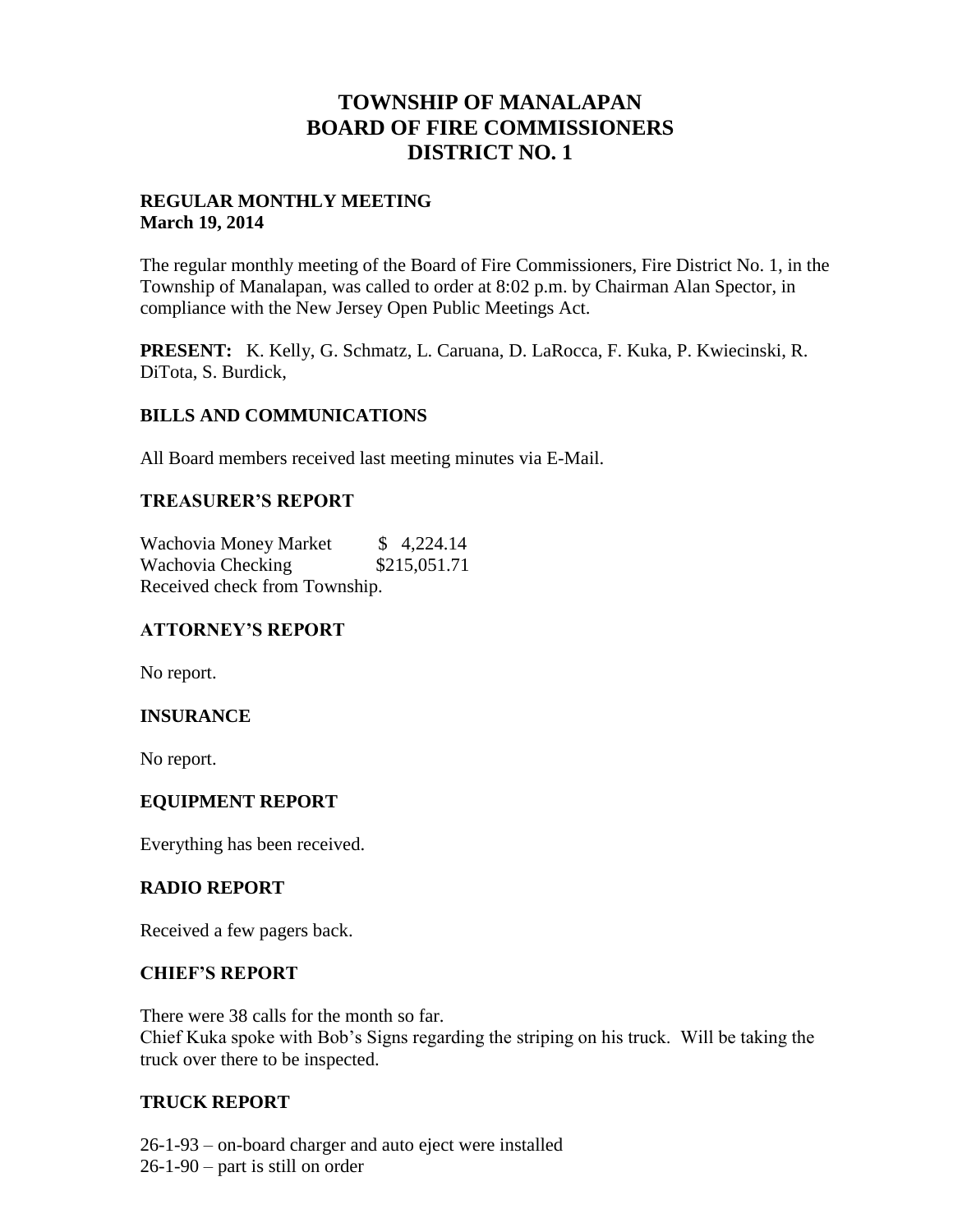26-1-77 – truck is out of service – steering linkage needs to be repaired and rear axle seals are leaking; truck also needs tires

# **ASSOCIATION REPORT**

Steve Burdick reported that the bay door by 80 has been repaired and that the side bay door by 81 has also been repaired.

Front key pad by monument is not working.

Work on upgrading the program for the cameras.

Steve spoke with Andy Leder regarding key entry for back building; the cost would be about \$900.

#### **TRUSTEES' REPORT**

No report.

## **OLD BUSINESS**

See attached.

#### **NEW BUSINESS**

Commissioner Schmatz made a motion to pay all vouchers; this was seconded by Commissioner Caruana. All voted aye.

Assistant Chief DiTota would like to purchase 3 pre-rigged rope bags at a cost of \$2,574 and kits containing tools at a cost of \$400 a kit. Discussion was tabled until next meeting.

Commissioner Kelly made a motion not to exceed \$400 to purchase command boards for the three Chief trucks and one command post light; this was seconded by Commissioner Schmatz. All voted aye.

Meeting opened to the public at 9:15 P.M.

A motion was made by Commissioner Kelly to adjourn; it was seconded by Commissioner LaRocca and all voted aye.

Meeting adjourned at 9:16 P.M.

 Respectfully submitted, Kenneth Kelly, Clerk